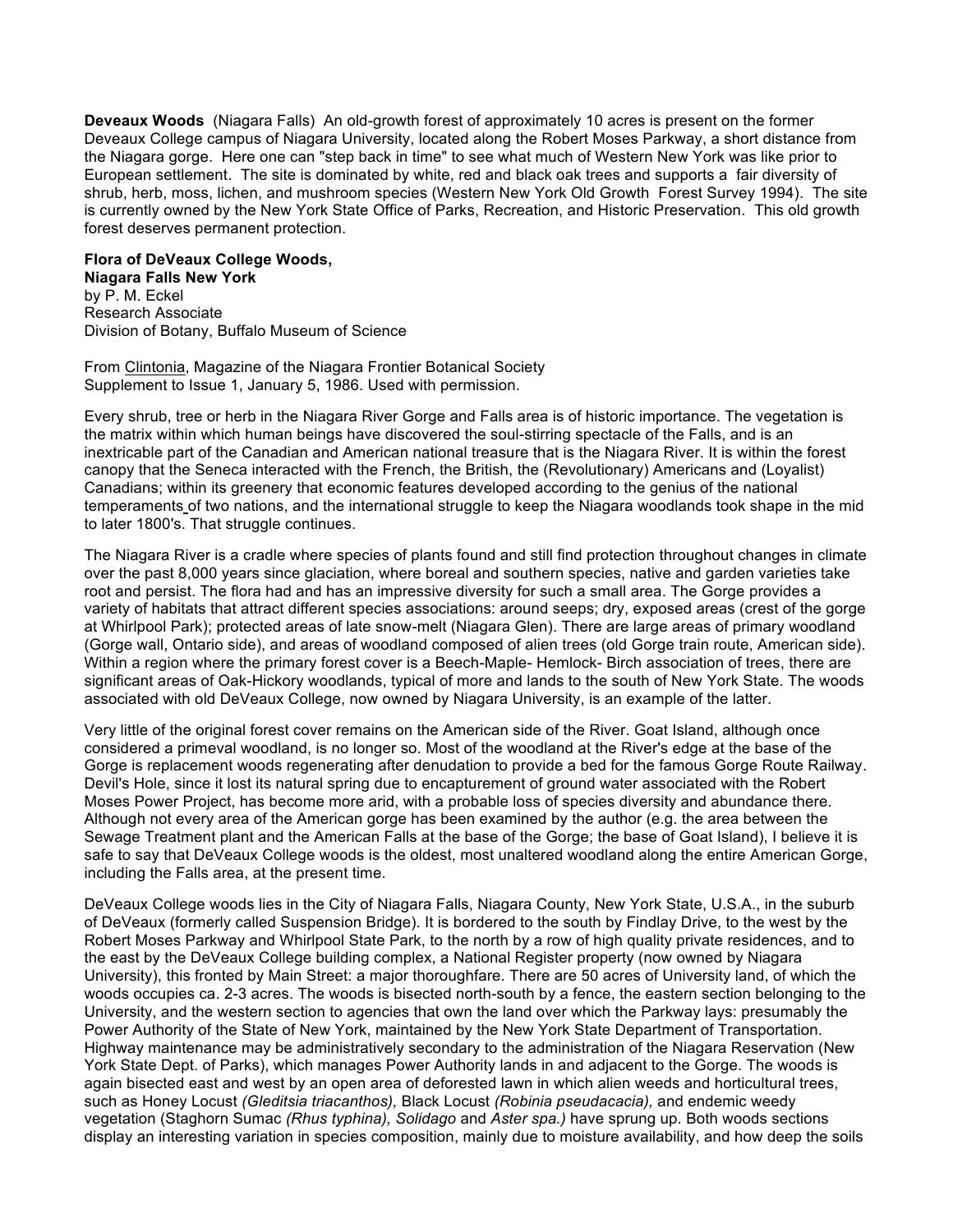are overlaying the dolomite substratum: Red Oaks dominate some areas solely, but to the north, Maples and Beech begin to increase in numbers. Both sections contain indigenous species of mature forest in their midst. The woods grow on what seems to be an old terrace of the Niagara River; the slope of the south section is rather pronounced. There is a rather crude gravestone at the top of the slope in the south section commemorating the death of a child.

The historic geographic extent of DeVeaux Woods could not be determined by this printing, but by the late 1800's it was a unique floristic area of interest to local botanists from Erie (David F. Day) and Niagara Counties (Marion Jessup Wright and Edward C. Townsend of Lockport). Charles A. Zenkert, who, along with Day, was a researcher for the Buffalo Society of Natural Sciences (Buffalo Museum of Science), also collected in DeVeaux woods in the 1930's. When Day was asked by the Commissioners of the Niagara Reservation in 1886 to provide them with a catalogue of the Fall's flora, species from DeVeaux Woods were mentioned along with those from Goat Island, Whirlpool Woods (presumably at the base of the gorge, since there is no native flora of the present Whirlpool State Park, except for what exists on the very Gorge crest), Devil's Hole and Lewiston. The wood's boundaries must have extended west of the current property limits (the fence), and perhaps was curtailed by construction of the Robert Moses Parkway and adjacent lawns by the State of New York in the early 1960's. The occurrence of some species that cling to the exposed limestone on the Gorge rim, now in Whirlpool State Park, and which occur in the catalogue below *(Rhus aromatica, Pellaea atropurpurea)* may indicate the woodland once extended to the rim boundary, an area that is now mown lawn with isolated trees. Research into the past floristic character of this scientifically important woodland will be difficult since the Woods had no scenic association, as did other woodlands in the Gorge area, hence popular writings, photographs and other depictions of the area will be scarce in comparison.

The following is a list of the species given in the literature as having occurred at DeVeaux woods, and list of the specimens, collectors and dates or collecting numbers of plants collected in the woods. These specimens are curated in the Clinton Herbarium of the Buffalo Museum of Science, where they may be examined by the interested public.

My own contributions represent the status of the flora in 1985. It is fairly complete, but represents only one year of collecting, and doesn't represent all seasons. This list is offered here with discussion only to bring to public attention the character and value of the woods vegetation, since the woods is in danger of deforestation. Addenda to the species list will be published in future issues of Clintonia.

Many taxa reported by myself here are represented in 1985 by severely restricted populations (e.g. *Aster azureus*  (rare), *Thalictrum dioicum, Hamamelis virginiana* or WITCH HAZEL), *Taenidia integerrima).* Further habitat disturbance will eliminate these species entirely from this woodland remnant, and perhaps from the Gorge flora altogether. In the case of *Hamamelis virginiana, only* one tree exists throughout the area of the Niagara Falls and Gorge south of Artpark (in Lewiston, New York); *Aster azureus* has only been found here, as has *Ranunculus hispidus.*

A horticultural program by Niagara University, by the Niagara County Community College, or New York State Department of Parks, Recreation and Historic Preservation could oversee the gathering of viable seeds from this stock, grow them and otherwise assist in revegetating the old, and still significant, woodland.

The nomenclature of publications cited below (Day 1888; Zenkert 1934) has been made to conform with that of Zander and Pierce (1979).

*Acalypha rhomboidea* Raf. THREE-SEEDED MERCURY. Alien. Day (1888); Eckel 280685, 1985. *Acer oaccharum* Marsh. SUGAR MAPLE. Abundant in DeVeaux woods, with saplings, Eckel 270685, 1985.

*Actaea rubra* (Ait.) Willd. RED BANEBERRY. forma neglecta (Gilman) Robinson, Day (1888).

*Agastache nepetoides* (L.) Ktze. GIANT YELLOW HYSSOP. Day (1888). Rare in Canada; threatened in Wisconsin, rare in Minnesota, Argus & White, 1977. Listed as rare in Zander & Pierce (1979).

*Agrostis hyemalis* (Walt.) BSP. WINTER BENTGRASS. Near DeVeaux College, Day (1888).

*Alliaria officinalis* Andrz. GARLIC MUSTARD. Eckel 2253185, 1985. Listed as rare in 1934 by Zenkert (1934).

*Anaphalis margaritacea* Benth. & Hook.COMMON PEARLY EVERLASTING. Day (1888). *Andropogon gerardii* Vitm. BIG BLUEGRASS. Day (1888).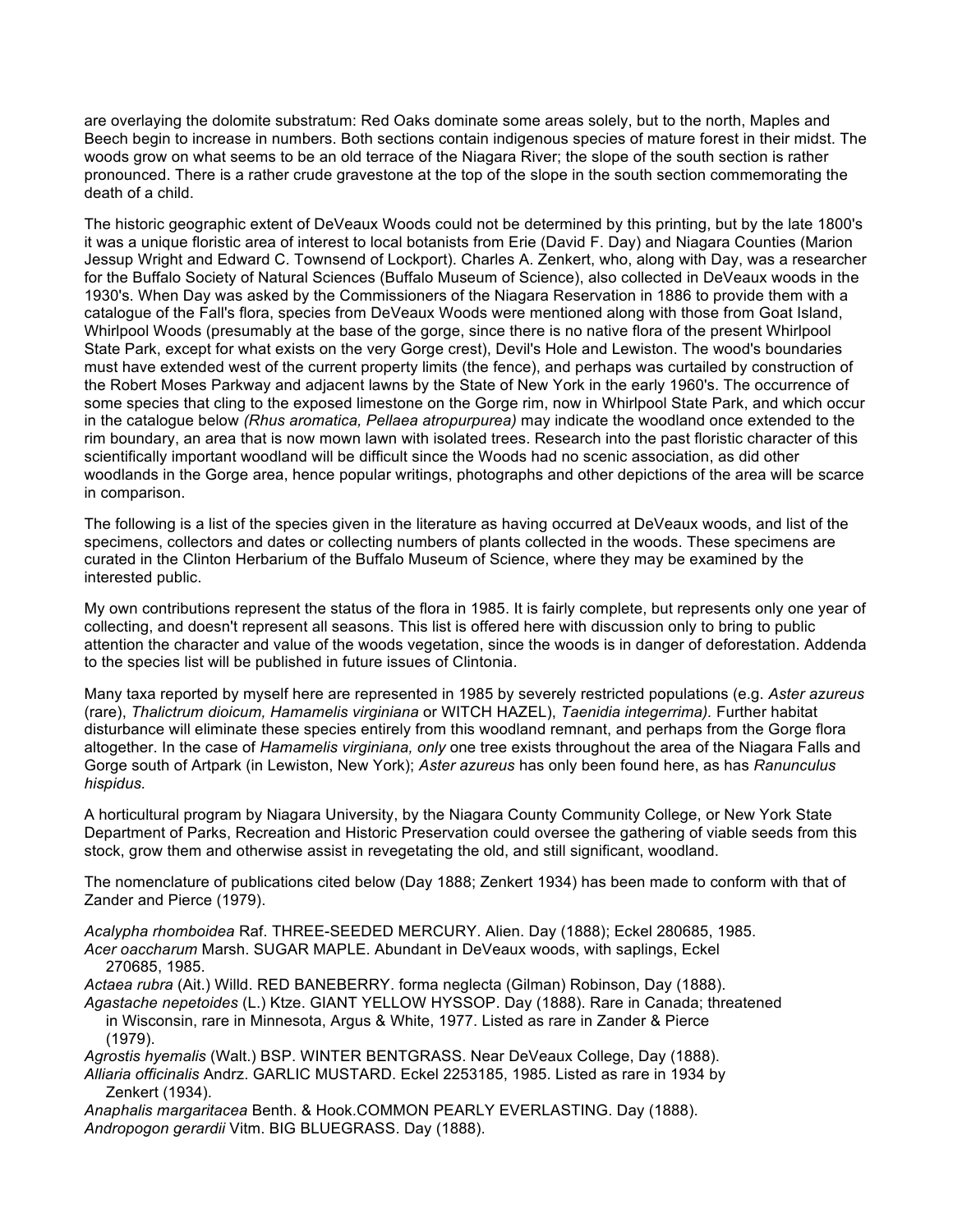*Andropogon scoparius* Michx. BROOM BEARD GRASS. Day (1888).

*Anemone virginiana* L. TALL ANEMONE, THIMBLE-WEED. Day (18M).

*Apocynum androsaemifolium* L. DOGBANE. Day (1888).

*Arabis drummondii* Gray DRUMMOND'S ROCK CRESS. "DeVeaux College woods, Suspension Bridge." E. C. Townsend, May 8, 1896. Listed as rare in Zander & Pierce (1979).

- *Arabis hirsuta (L.) Scop.* HAIRY ROCK CRESS. Day (1888). "DeVeaux College Woods, Suspension Bridge," E. C. Townsend, May 22, 1896.
- *Arctium minor* Schk. SMALLER BURDOCK. Eckel 72285, 1985. Alien. Woods margin.
- *Arisaema triphyllum* (L.) Schott. var. triphyllum. INDIAN TURNIP. Abundant, Eckel 305318, 1985.
- *Asclepias quadrifolia* Jacq. FOUR-LEAVED MILKWEED. Day (1888). E. C. Townsend, 1896, Zenkert (1934). Listed as rare by Zander & Pierce (1979).

*Asclepias syriaca* L. COMMON MILKWEED. Eckel 110485, 1985.

*Asclepias verticillata* L. WHORLED MILKWEED. Day (1888). "DeVeaux College Woods behind Whirlpool Park," Marion Jessup Wright, June 27, 1896. Listed as rare by Zander & Pierce (1979).

- *Asplenium platyneuron* (L.) Oakes. EBONY SPLEENWORT. Day (1888). Listed as rare by Zander & Pierce (1979). Protected by New York State law, Zander & Pierce (1979).
- *Asplenium trichomanes* L. MAIDENHAIR SPLEENWORT. Day (1888). Listed as rare by Zander & Pierce (1979). Protected by New York State law, Zander & Pierce (1979).
- *Aster azureus* Lindl. SKY-BLUE ASTER. Day (1888). Listed as rare by Zander &,Pierce (1979). A small population was found in the down-river woods section, Eckel 132285, 1985.
- *Aster cordifolius* L. HEART LEAVED ASTER. Day (1888).
- *Aster ericoides* L. HEATH ASTER. Day (1888). Eckel 1101985, 1985.
- *Aster laevis* L. SMOOTH ASTER. Day (1888). Downriver section of DeVeaux woods, Eckel 182285, 1985.
- *Aster lateriflorus* (L.) Britt. CALICO ASTER. Downriver section of DeVeaux woods, Eckel 52285, 1985.
- *Aster macrophyllus* L. BIGLEAF ASTER. Day (1888).
- *Aster novae-angliae* L. NEW ENGLAND ASTER. Downriver section of DeVeaux woods, Eckel 162285, 1985.
- *Aster patens* Ait. var. phlogifolius Nees Day (1888). "...but no corresponding specimen found in Gen. Herb," Zenkert (1934)
- *Aster ptarmicoides* (Nees) Torr. and Cray. UPLAND WHITE ASTER. Near DeVeaux College. A species not common in our region, but here rather abundant," Day (1888).
- *Aster sagittifolius* Willd. ARROW-LEAVED ASTER. Eckel 122285, 1985,
- *Aster simplex* Willd. TALL WHITE ASTER. Day (1888).
- *Astragalus canadensis* L. CANADIAN MILK-VETCH. "Near DeVeaux College, above Whirlpool, 1896 (Miss Wright), Zenkert (1934).
- *Aureolaria flava* (L.) Farwell. SMOOTH FALSE FOXGLOVE. Day (1888
- *Aureolaria virginica* (L.) Pennell. DOWNY FALSE FOXGLOVE. "DeVeaux woods, above Whirlpool," (Miss Wright, 1897; Johnson, 1924), Zenkert 1934.
- *Barbarea vulgaris* R. Br. WINTER CRESS. Single plant, Eckel 3453185, 1985. Alien.
- *Berberis thunbergii* D.C. Eckel 145,3185, 1985. Alien.

*Bromus ciliatus* L. FRINGED BROME. Day (1888).

- *Bromus latiglumis* (Shear) Hitchc. TALL WOOD CHESS. Zenkert (1934).
- *Bromus purgans* L. HAIRY WOOD CHESS. Zenkert (1934).
- *Camptosorus rhizophyllus* (L.) Link. WALKING FERN. Day (1888).
- *Carex eburnea* Boott. BRISTLE-LEAVED SEDGE. Day (1888).
- *Carex laziflora* var. plantiginea Boott. Day (1888
- *Carex platyphylla* Carey. Day (1888).
- *Carez straminea* Willd. STRAW SEDGE. Day 1888). Listed as rare by Zander & Pierce (1979).
- *Carez virescens* Muhl. DOWNY GREEN SEDGE. Day (1888). Listed as rare by Zander & Pierce (1979).
- *Carya tomentosa* (Poir.) Nutt. MOCKERNUT. Day (1888). Listed as rare by Zander & Pierce (1979). *Castanea dentata* (Marsh.) Borkh. Day (1888). Not observed in 1985, Eckel.
- *Ceanothus americanus* L. NEW JERSEY TEA. Zenkert (1934).Day (1888).
- *Chelidonium majus* L. CELANDINE. Eckel 2953185, 1985. Alien.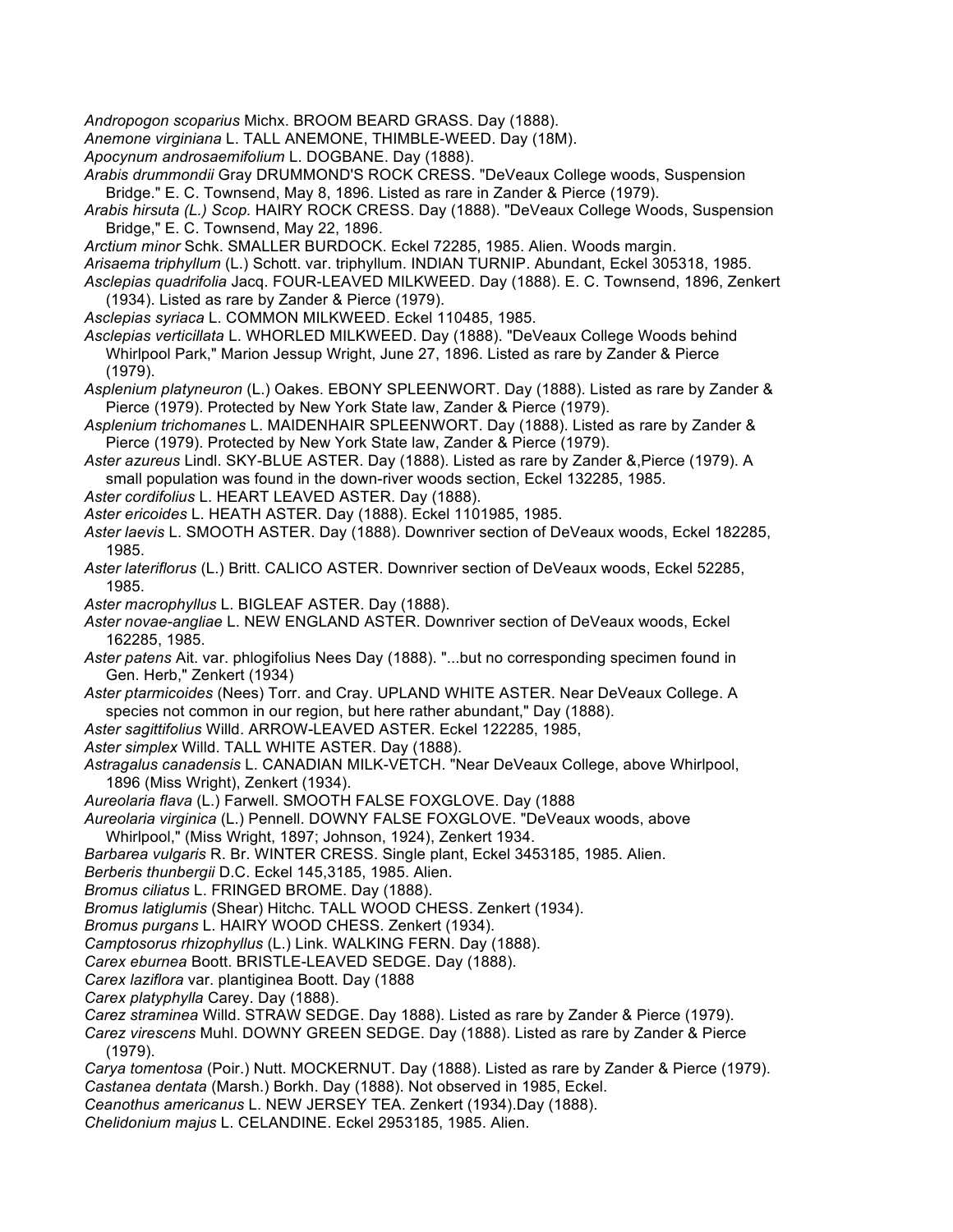*Chimaphila umbellata* (L.) Bart. PIPSISSEWA. Day (1888).

- *Circaea quadrisulcata* var. canadenis (L.) Hara, ENCHANTER'S NIGHTSHADE. Abundant in both sections of DeVeaux woods, Eckel 242285, 1985.
- *Cirsium hillii* (Canby) Fern. PASTURE THISTLE. Day (1888).
- *Cirsium pumilum* (Nutt.) Spreng. PASTURE THISTLE. Day (1888). "The accuracy Of the report of this species from the Buffalo region has been questioned (See Rhodora 24: 88. 1922.)," Zenkert (1934). Listed as rare by Zander & Pierce (1979).
- *Conopholis americana* (L.) Wallr. CANCER ROOT. Four separate healthy colonies beneath mature Red Oak, Eckel 2543185, 1985. "Infrequent.... Abundant near DeVeaux College above Whirlpool," enkert (1934). Zenkert, July 16, 1932.
- *Convolvulus sepium* L, HEDGE BINDWEED. Day (1888).
- *Cornua alternifolia* L.f. ALTERNATE-LEAVED DOGWOOD. Eckel 290685, 1985.
- *Cornus florida* L. FLOWERING DOGWOOD. Day (1888). Rare in Canada; protected by New York State law, Argus & White 1977.
- *Cornus racemosa* Lam. PANICLED DOGWOOD. Day (1888).
- *Cornus stolonifera* Michx. RED OSIER DOGWOOD. Eckel 1953185, 1985.
- *Corylus cornuta* Marsh. BEAKED HAZELNUT. Day (1888).
- *Cynoglossum boreale* Fernald. NORTHERN WILD COMFREY. Day (1888).
- *Cypripedium calceolus* var. *pubescens* (Willd.) Correll. SMALL YELLOW LADIES
- SLIPPER. Day (1888). Protected by New York State law, Zander & Pierce (1979).
- *Cystopteris fragilis* (L.) Bernh. BRITTLE BLADDER FERN. Day (1888).
- *Dactylis glomerata* L. ORCHARD GRASS. Eckel 1985. Alien.
- *Danthonia spicata* (L.) Beauv. POVERTY DANTHONIA. Day (1W).
- *Dentaria laciniata* Muhl. Eckel, April 23, 1982.
- *Deschampsia flexuosa* (L.) Trin. COMMON HAIR GRASS. Day (1888). Listed as rare by Zander & Pierce (1979).
- *Desmodium dillenii* Darl. DILLEN'S TICK TREFOIL. Day OW).
- *Desmodium glutinosum* (Muhl.) Wood. STICKY TICK TREFOIL. Day (1M).
- *Desmodium nudiflorum* (L.) DC. NAKED-FLOWERED TICK TREFOIL. Day, 1888.
- *Desmodium paniculatum* (L.) DC. PANICLED TICK TREFOIL. Day (1888).
- *Desmodium rotundifolium* (Michx.) DC. ROUND-LEAVED TICK TREFOIL. Day (1888). Marrion Jessup Wright, July 14, 1897.
- *Disporum lanuginosum* (Michx.) Nichols. YELLOW MANDARIN. DeVeaux College Woods, Suspension Bridge. E.C.Townsend, May 8, 1896.
- *Elymus villosus* Muhl. SLENDER WILD RYE. Day (1888). Marion Jessup Wright, July 14, 1897.
- *Epilobium angustifolium* L. WILLOW HERB. Day (1888).
- *Erythronium americanum* Ker. ADDERS' TONGUE. Eckel 1353185, 1985.
- *Euonymus obovatus* Nutt. RUNNING STRAWBERRY BUSH. Several fine patches in the upriver woods, Eckel 250685, 1985. Protected by New York State law, Zander & Pierce, 1979.
- *Fagus grandifolia*, Ehrh. AMERICAN BEECH. Mature specimens, with saplings, Eckel 260685, 1985.
- *Festuca obtusa* Biehler. NODDING FESCUE. Day (1888).
- *Fragaria vesca* L. AMERICAN WOOD STRAWBERRY. Eckel, 1053185, 1985.
- *Galium boreale* L. NORTHERN BEDSTRAW. Day (1888). Zenkert (1934). Marion Jessup Wright, June 1, 1896.
- *Galium lanceolatum* Torr. LANCELEAF WILD LICORICE. Day (1888).
- *Galium pilosum* Ait. HAIRY BEDSTRAW. Day (1888). Listed as rare by Zander & Pierce (1979).
- *Galium triflorum* Michx. SWEETSCENTED BEDSTRAW. Day (1888). Zenkert, 1934.
- *Geranium maculatum* L. SPOTTED GERANIUM. Eckel 1453185, 1985.
- *Geranium robertianum* L. HERB ROBERT. Eckel 172285, 1985.
- *Gerardia tenuifolia* Vahl. SLENDER GERARDIA. Day (1888).
- *Glechoma hederacea* L. GILL OVER THE GROUND. Eckel 1653185, 1985. Alien.
- *Gleditsia triacanthos* L. HONEY LOCUST. Weedy section of the woods, Eckel 112285, 1985. Alien. *Gnaphalium obtusifolium* L. CUDWEED. Day (1888).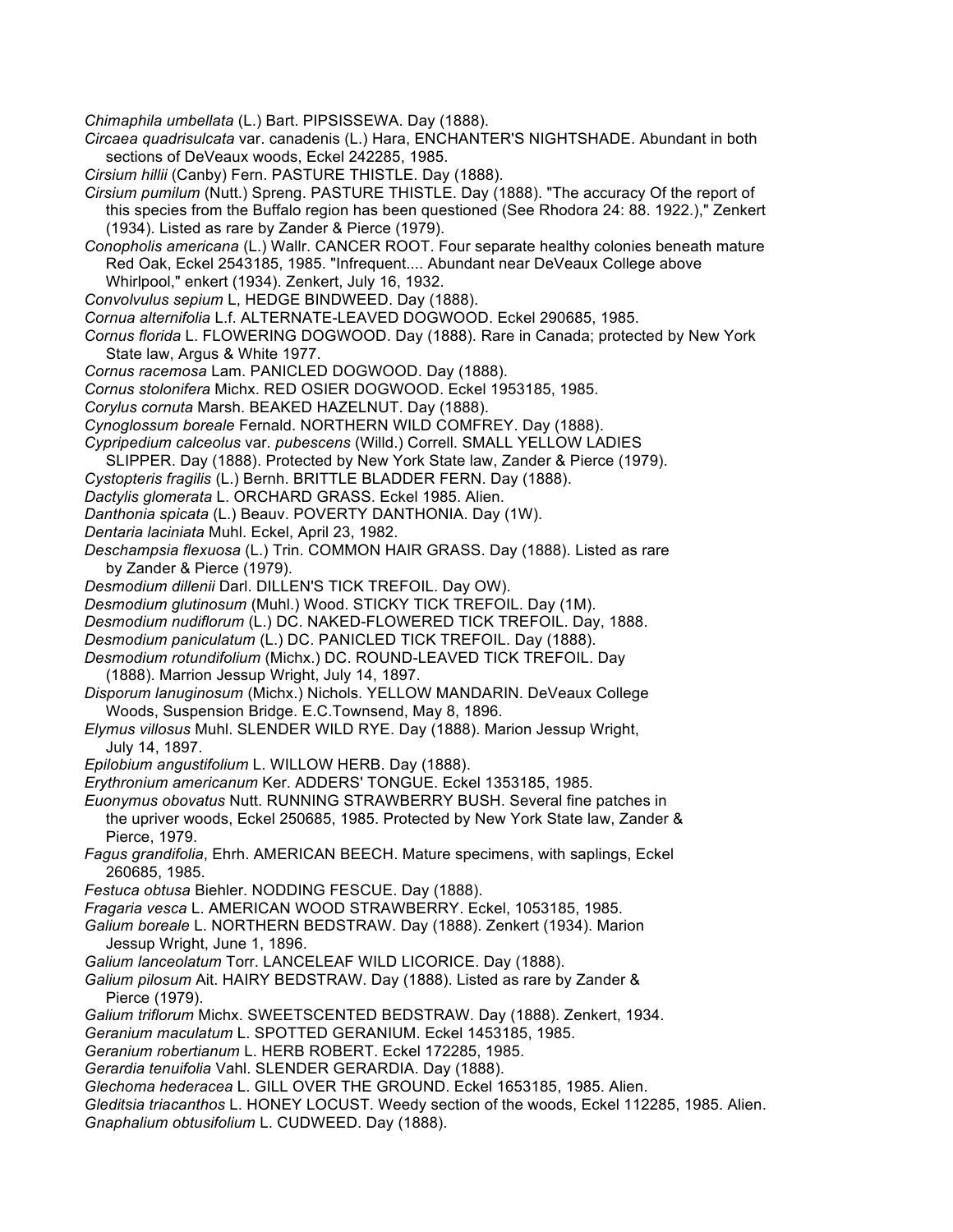*Hamamelis virginiana* L. WITCHHAZEL. Eckel 1985. Day (1888). The single specimen seen in the up-river section of the woods is the only one I've seen throughout the American Niagara Gorge south of Artpark, Lewiston, Eckel 3353185, 1985. *Helianthus strumosus* L. PALE-LEAVED SUNFLOWER. Day (1888). *Hesperis matronalis* L. DAME'S ROCKET. Eckel 2853185, 1985. Alien. *Hieracium canadense* Michx. CANADA HAWKWEED. Day (1M). *Hieracium paniculatum* L. PANICLED HAWKWEED. Day (1888). Listed as rare by Zander & Pierce (1979). *Hieracium scabrum* Michx. ROUGH HAWKWEED. Day (1888). *Houstonia canadensis* Willd. FRINGED HOUSTONIA. Marion Jessup Wright, June 1, 1896. *Hybanthus concolor* (R. Forster) Spreng. GREEN VIOLET. (Miss Wright, 1896), Zenkert (1934). Listed as rare by Zander & Pierce (1979). *Hydrophyllum virginicum* L. VIRGINIA WATER LEAF. Eckel 5853185, 1985. *Juglans nigra* L. BLACK WALNUT. Day (1888). *Juncus tenuis* Willd. POVERTY RUSH. Along the path in the downriver section of the woods, Eckel 282285, 1985. *Lathyrus ochroleucua* Hook. CREAM-COLORED VETCHLING. Elizabeth C. Rochester, May 25, 1889. *Lepidium campestre* (L.) R. Br. FIELD PEPPER GRASS. Eckel 2653185, 1985. Alien. *Lespedeza capitata* Michx. ROUND-HEADED BUSHCLOVER. Day (1888). Zenkert (1934). *Lespedeza virginica* (L.) Britton Day (1888). *Liatris cylindracea* Michx. BLAZING STAR. Day (1888). Listed as rare by Zander & Pierce 1979). *Lilium philadelphicum* L. FIRE LILY. Day (1888). Protected by New York State law, Zander & Pierce (1979). *Lithospermum latifolium* Michx. BROAD-FRAGRANT LEAVED GROMWELL. Day (1888). Listed as rare by Zander & Pierce (1979). *Lonicera oblongifolia* (Goldie) Hooker. SWAMP FLY HONEYSUCKLE. Eckel 2453185, 1985. Listed as rare by Zander & Pierce (1979). *Lonicera tatarica* L. TARTARIAN HONEYSUCKLE. "Well established," Day (1888). Eckel, 3753185, 1985. Alien. *Lunaria annua* L. HONESTY. Eckel 2853185, 1985. Listed as rare in Zander & Pierce, 1979, but perhaps is best viewed as an ephemeral. *Luzula acuminata* Raf. HAIRY WOOD-RUSH . Day (IM). *Luzuta campestris* DC. FIELD WOOD-RUSH. Day (1W). *Lysimachia ciliata* L. FRINGED LOOSESTRIFE. Marion Jessup Wright, July 14, 1897. *Melampyrum lineare* var. *americanum* (Michx.) Beauverd COW-WHEAT. Day (1888). *Morus alba* L. WHITE MULBERRY. Downriver section, Eckel 222285, 1985. Alien. *Morus rubra* L. RED MULBERRY. Day (1888). *Orpzopsis asperifolia* Mchx. MOUNTAIN RICE. Day (1M). "DeVeaux College Woods, Suspension Bridge," E. C. Townsend, May 22, 1896. *Osmorhiza longistylis* (Torr.) DC. LONGSTYLED SWEET CICELY. Eckel 1753185, 1985. *Ostrya virginiana* (Nfill.) K. Koch. AMERICAN HOP-HORNBEAM. Eckel 1985. *Panicum dichotomum* L. FORKED PANICUM. Day (1888). "Rocky open woods overlooking Niagara Gorge near DeVeaux College on limestone," F. W. Johnson, Sept. 8, 1924. *Panicum latifolium* L. BROADLEAVED PANICUM. Day (1888). *Panicum virgatum* L. SWITCH GRASS. "Dry places near DeVeaux College. he latter an unusual situation," Day (1888). *Barthenocissus quinquefolia* (L.) Planch. VIRGINIA CREEPER. Eckel 1553185, 1985. *Pellaea atropurpurea* (L.) Link. PURPLE CLIFF BRAKE. Day (1888). Listed as rare by Zander & Pierce (1979). Protected by New York State law, Zander & Pierce (1979). Probably extirpated through overpicking, etc. *Pinus strobus* L. WHITE PINE. "Goat Island a few specimens. More plentiful and of larger growth near DeVeaux College and below," Day (IM). No specimens observed in 1985, Eckel. *Poa alsodes* Gray. GROVE MEADOW GRASS. Day (1888). *Poa languida* Hitchc. TORREY BLUEGRASS. Day (1888). *Podophyllum peltatum* L. MAYAPPLE. Some patches in downriver section DeVeaux woods, Eckel 262285, 1985.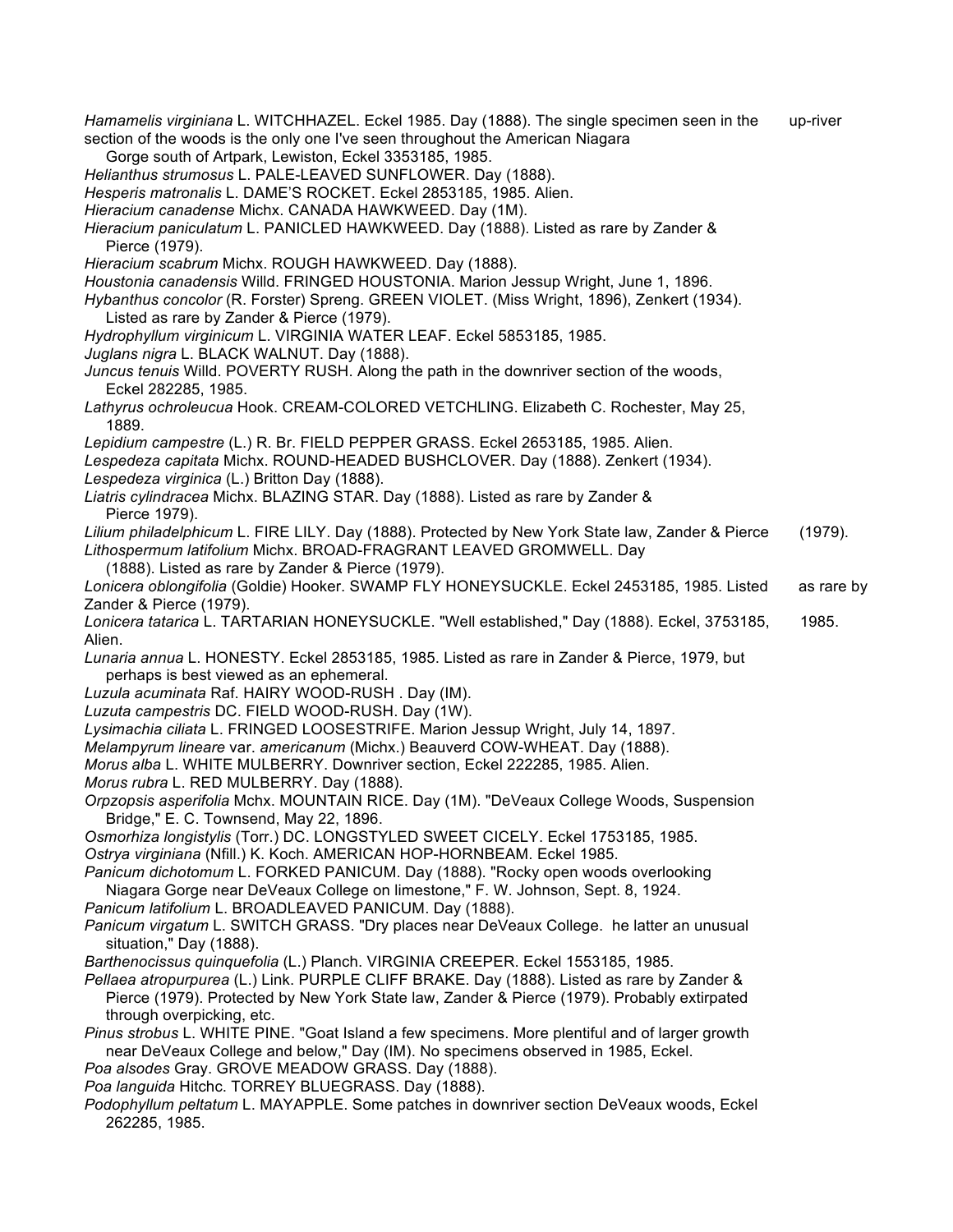- *Polygala senega* L. SENECA SNAKEROOT. 1897 Mm Wright, Zenkert, 1934. Listed as rare by Zander & Pierce (1979).
- *Polygala verticillata* L. Day (18M).
- *Polypodium vulgare* L. var. virginianum (L.) Eat. COMMON POLYPODY. Day (18M). Protected by New York State law, Zander & Pierce, 1979.
- *Polystichum acrostichoides* (Mchx.) Schott. CHRISTMAS FERN. Day, 1888.
- *Populus alba* L. WHITE POPLAR. Day (1888). Alien. No example seen, Eckel, 1985.
- *Potentilla argentea* L. SILVERY CINQUEFOIL. Day (1888).
- *Potentilla canadensis* L. OLDFIELD CINQUEFOIL. var. simplex Torr. & Gray. Day (1888).
- *Prunus serotina* L. BLACK CHERRY. Several fine trunks, Eckel 5053185, 1985.
- *Prunus virginiana* L. COMMON CHOKECHERRY. Day (1988).
- *Pteridium aquilinum* var. latiusculum (Desv.) Underw. ex Heller EASTERN BRACKEN FERN. Day (1888. Marion Jessup Wright, July 14, 1897.
- *Pycnanthemum virginianum* (L). Dur. & Jack. VIRGINIA MOUNTAIN MINT. Zenkert (1934).
- *Pyrola rotundifolia* var. *americana* (Sweet) Fernald. ROUND-LEAVED PYROLA. Day (1888). *Pyrola secunda* L. ONE-SEEDED PYROLA. Day (1888).
- *Quercua alba* L. WHITE OAK. "Goat Island; but more abundant near DeVeaux College," Day (1888). One old specimen seen on the College grounds; not a part of the woods, Eckel, 1985.
- *Quercus borealis* var. *maxima* (Marsh.) Ashe. NORTHERN RED OAK. Magnificent stands in DeVeaux woods with other specimens of comparable age and girth along the escarpment at the Canadian Falls. Eckel 1985.
- *Quercus velutina* Lam. BLACK OAK. Day (1888).
- *Ranunculus fascicularis* Muhl. EARLY BUTTERCUP. Day (1888). 1896 C. E. Townsend, Zenkert (1934). Listed as rare by Zander & Pierce (1979).
- *Ranunculus hispidus* Mchx. HISPID BUTTERCUP. E. C. Townsend, May 8, 1896. Listed as rare by Zander & Pierce (1979).
- *Rhamnus cathartica* L. COMMON BUCKTHORN. Downriver section DeVeaux woods, Eckel 202285, 1985. Listed as rare by Zander & Pierce (1979). Alien.
- *Rhus aromatica* Ait. AROMATIC SUMAC. Day (1888). "DeVeaux College Woods," Marion Jessup Wright, July 14, 1897.
- *Rhus radicans* L. POISON IVY. Eckel 3253185, 1985.
- *Rhus typhina* L. STAGHORN SUMAC. Along weedy, open fence between the two woods sections, Eckel, 1985.
- *Ribes americanum* Mlle. Eckel 1253185, 1985.
- *Robinia pseudoacacia* L. BLACK LOCUST. Along weedy, open fence between the two woods sections, Eckel 102285, 1985. Alien.
- *Rosa carolina* L. CAROLINA ROSE. Zenkert (1934).
- *Rubus odoratus* L. FLOWERING RASPBERRY. Eckel 110785, 1985.
- *Salvia officinalis* L. "Established in the edge of a wood near DeVeaux College ... opposite the Whirlpool, far from cultivation, and spreading," Day (1882). Alien.
- *Sambucus pubens* Michx. RED-BERRIED ELDER. Eckel 3153185, 1985.
- *Sanguinaria canadensis* L. BLOOD ROOT. Downriver section, Eckel, 1985. Protected by New York State law, Zander & Pierce, 1979.
- *Saxifraga virginiensis* Michx. VIRGINIA SAXIFRAGE. Day (1888).
- *Scirpus verecundus* Fern. WOOD-CLUB RUSH. Day (1888). Listed as rare by Zander & Pierce (1979), and probably absent from the flora due to eradication of original habitat.
- *Sedum telephinum* L. LIVEFOREVER SEDUM. Day (1888). Alien.
- *Senecio pauperculus* Michx. GROUNDSEL. 1896, E.C.Townsend, Zenkert, 1934. Day (1888). Listed as rare by Zander & Pierce (1979).
- *Shepherdia canadensis* Nutt. CANADIAN BUFFALOBERRY. Marion Jessup Wright, May 1, 1898. *Silene antirrhina* L. SLEEPY CATCHFLY. Day (1888).
- *Sisyrinchium angustifolium* Mill. COMMON BLUE-EYED GRASS. Day (1888).
- *Smilacina racemosa* (L.) Desf. FALSE SOLOMON'S SEAL. Downriver section of DeVeaux woods, Eckel 232285, 1985.
- *Smilax herbacea* L. CARRION FLOWER. Day (1888).
- *Solanum dulcamara* L. BITTER NIGHTSHADE. Eckel 1553185, 1985. Alien.
- *Solidago bicolor* L. SILVER GOLDENROD. Day (1888).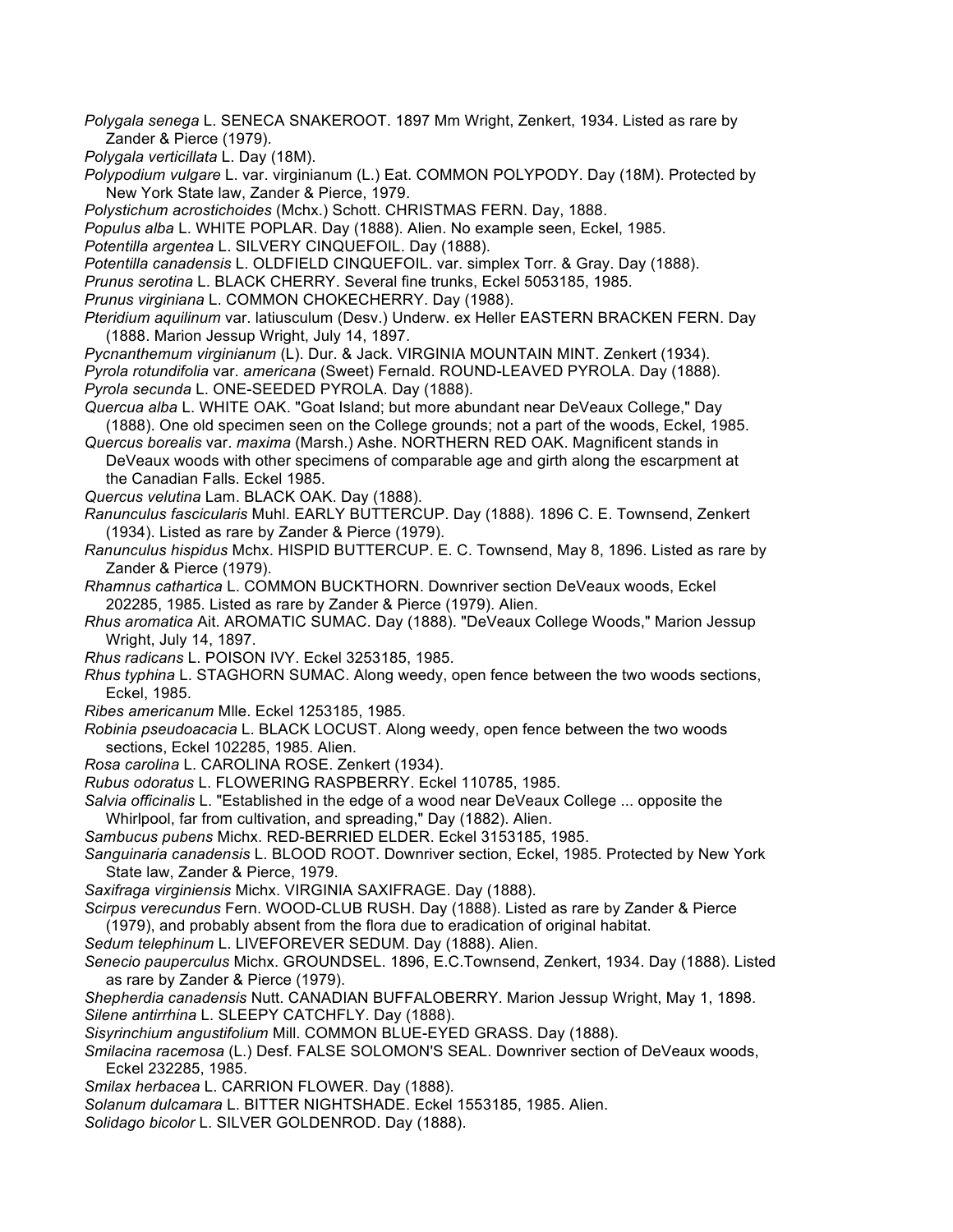*Solidago caesia* L. WREATH GOLDENROD. Day (1888).

- *Solidago flexicaulis* L. ZIGZAG GOLDENROD. The most abundant goldenrod in the wooded areas of the Niagara Gorge, Eckel 62285, 1985.
- *Solidago hispidula* Muhl. Day (18M). Excluded from the Niagara Frontier flora by Zander & Pierce (1979).

*Solidago rigida* L. STIFF GOLDENROD. Day (1888). Listed as rare by Zander & Pierce (1979).

*Sonchus oleraceus* L. SOW THISTLE. Downriver section DeVeaux woods, Eckel 192285, 1985. Alien.

*Sorbus aucuparia* L. EUROPEAN MOUNTAIN ASH. Downriver section, Eckel 142285, 1985. Alien. *Sorghastrum nutans* (L.) Nash INDIAN GRASS. Day (1888).

*Spiraea latifolia* (Ait.) Borkh. BROAD-LEAVED MEADOW-SWEET. Zenkert, 1934. Listed as rare by Zander & Pierce (1979).

*Symphorocarpus albus* (L.) Blake. COMMON SNOWBERRY. Day (1888).

*Taenidia integerrima* (L.) Drude. YELLOW PIMPERNEL. Day (1888). Population less than three, downriver section, Eckel 272285,1985.

*Taraxacum officinale* Weber DANDELION. Eckel 1153185, 1985. Alien.

- *Thalictrum dioicum* L. EARLY MEADOW RUE. Downriver section, Eckel 212285, 1985.
- *Thaspium barbinode* (Michx.) Nutt. HAIRY-JOINTED MEADOW PARSNIP. Day (1888). E. C. Townsend, May 22, 1896.

*Thuja occidentalis* L. EASTERN ARBORVITAE. Day (1888). Not seen, Eckel 1985.

*Tilia americana* L. BASSWOOD. Eckel 252285, 1985.

*Triosteum perfoliatum* L. Day (1888).

*Uvularia grandiflora* Sm. LARGE-FLOWERED BELLWORT. Eckel 2153185, 1985.

*Vaccinium stamineum* L. DEERBERRY. Day (1888).

*Viburnum acerifolium* L. MAPLE-LEAVED ARROW WOOD. Day (1888).

*Viburnum opulue* L. HIGH CRANBERRY. Eckel 3653185, 1985.

*Viburnum rafinesquianum* Schult. RAFINESQUE VIBURNUM. Day (1888).

*Vinca minor* L. MYRTLE. Eckel 2053185, 1985. Introduced; alien.

*Viola cucullata* Ait. MARSH BLUE VIOLET. Eckel 2653185, 1985

*Viola odorata* L. ENGLISH VIOLET. Eckel April 23, 1982. Alien.

*Vitis riparia* Michx. RIVER GRAPE. Eckel 152285,1985.

A few generalizations: no ferns were found in DeVeaux woods in 1985. The only cryptogams found were the mosses *Fiisidens taxifolius* and *Amblystegium serpens* on open, shaded soil. Some of the ferns listed above require limestone boulders of some sort on which to grow, and few such boulders were present.

Alien species derived from gardens are: herbs –Acalypha rhomboidea, Chelidonium majus, Glechoma hederacea, Hesperis matronalis, Lunaria annua, Vinca minor, Viola odorata; and, confined to the woods margins: shrubs and trees - Berberii thunbergii, Lonicera tartarica, Morus alba, Rhamnus cathartica and Sorbus aucuparia. Of alien origin and constituting noxious weeds, also at the woods margin, are *Alliaria officinalis, Arctium minor, Barbarea vulgaris, Dactylis glomerata, Lepidium campestre, Solanum dulcamara, Sonchus oleraceus,* and *Taraxacum offinale*.

Plants uncollected and unidentified due to absence of fruit or flowers: an interesting spring, mat-forming species (*Hydrocotyle*?), blackberry (*Rubus*), gooseberry (*Ribes*), an orchid in the downriver section, a vine (*Apios*?), a hickory (*Carya*), an elm (*Ulmus*) species, ash (*Fraxinus americana*?) species, several woodland (Carices, etc. The most spectacular element of the forest (in a region of spectacular natural features) are the old Red Oaks (*Quercus borealis* var. *maximus*), some of them over nine feet in circumference, breast height. These Oaks tower above all the other trees, forcing the maples, beeches and black cherries, etc. into their shade. Red Oaks are present throughout the Niagara Gorge flora, and trunks of similar circumference may be met with at the base of the escarpment in the Queen Victoria Park, Niagara Falls, Ontario. All Red Oaks I have encountered in the Gorge flora, Canadian and American sides, are infested in their canopies by defoliating insects: either Pin Oak Sawfly (*Caliroa lineata*), or Fall Cankerwom (*Alsophila pometaria*) - neither of which are deadly to the life of the tree. In DeVeaux Woods, a more critical problem may be occurring in the root systems of its Red Oaks, and only trained landscape or forestry personnel can adequately analyze the situation, and recommend appropriate treatment. This treatment should not include cutting any trees in DeVeaux woods. Such removal of trees will expose deepwoods tolerant species to environmental stress, and competition with noxious weeds, which I have already